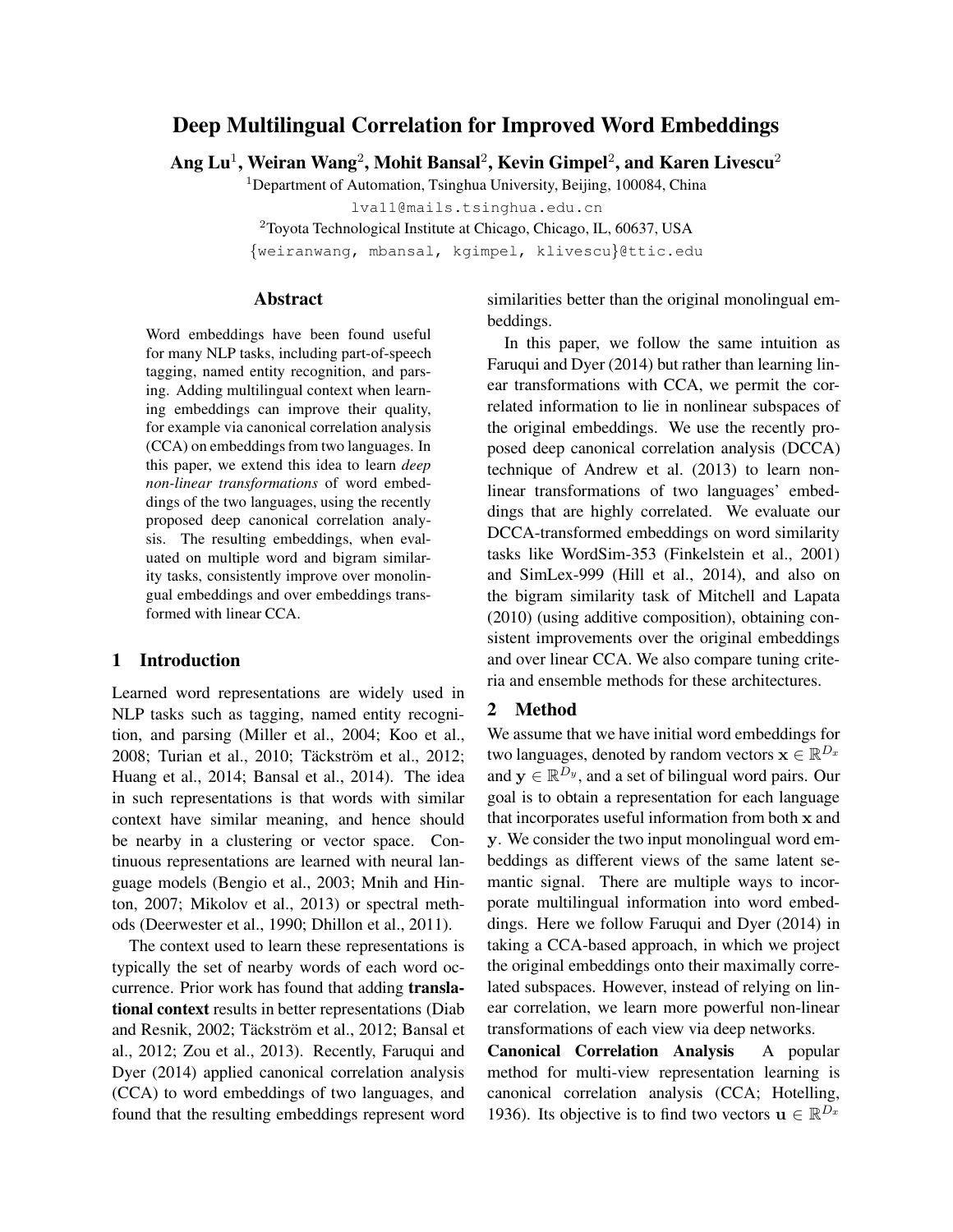and  $\mathbf{v} \in \mathbb{R}^{D_y}$  such that projections of the two views onto these vectors are maximally (linearly) correlated:

$$
\max_{\mathbf{u}\in\mathbb{R}^{D_x},\mathbf{v}\in\mathbb{R}^{D_y}} \frac{\mathbb{E}\left[(\mathbf{u}^\top\mathbf{x})(\mathbf{v}^\top\mathbf{y})\right]}{\sqrt{\mathbb{E}\left[(\mathbf{u}^\top\mathbf{x})^2\right]}\sqrt{\mathbb{E}\left[(\mathbf{v}^\top\mathbf{y})^2\right]}} = \frac{\mathbf{u}^\top\mathbf{\Sigma}_{xy}\mathbf{v}}{\sqrt{\mathbf{u}^\top\mathbf{\Sigma}_{xx}\mathbf{u}}\sqrt{\mathbf{v}^\top\mathbf{\Sigma}_{yy}\mathbf{v}}} \quad (1)
$$

where  $\Sigma_{xy}$  and  $\Sigma_{xx}$  are the cross-view and withinview covariance matrices. (1) is extended to learn multi-dimensional projections by optimizing the sum of correlations in all dimensions, subject to different projected dimensions being uncorrelated. Given sample pairs  $\{(\mathbf{x}_i, \mathbf{y}_i)\}_{i=1}^N$ , the empirical estimates of the covariance matrices are  $\hat{\Sigma}_{xx}$  = 1  $\frac{1}{N}\sum_{i=1}^N\mathbf{x}_i\mathbf{x}_i^\top + r_x\mathbf{I}, \, \hat{\mathbf{\Sigma}}_{yy} = \frac{1}{N}$  $\frac{1}{N}\sum_{i=1}^N \mathbf{y}_i \mathbf{y}_i^\top + r_y \mathbf{I}$ and  $\hat{\Sigma}_{xy} = \frac{1}{N}$  $\frac{1}{N} \sum_{i=1}^{N} \mathbf{x}_i \mathbf{y}_i^{\top}$  where  $(r_x, r_y) > 0$  are regularization parameters (Hardoon et al., 2004; De Bie and De Moor, 2003). Then the optimal  $k$ dimensional projection mappings are given in closed form via the rank- $k$  singular value decomposition (SVD) of the  $D_x \times D_y$  matrix  $\hat{\Sigma}_{xx}^{-1/2} \hat{\Sigma}_{xy} \hat{\Sigma}_{yy}^{-1/2}$ .

### 2.1 Deep Canonical Correlation Analysis

A linear feature mapping is often not sufficiently powerful to faithfully capture the hidden, non-linear relationships within the data. Recently, Andrew et al. (2013) proposed a nonlinear extension of CCA using deep neural networks, dubbed deep canonical correlation analysis (DCCA) and illustrated in Figure 1. In this model, two (possibly deep) neural networks f and g are used to extract features from each view, and trained to maximize the correlations between outputs in the two views, measured by a linear CCA step with projection mappings  $(\mathbf{u}, \mathbf{v})$ . The neural network weights and the linear projections are optimized together using the objective

$$
\max_{\mathbf{W_f}, \mathbf{W_g}, \mathbf{u}, \mathbf{v}} \quad \frac{\mathbf{u}^{\top} \mathbf{\Sigma}_{fg} \mathbf{v}}{\sqrt{\mathbf{u}^{\top} \mathbf{\Sigma}_{ff} \mathbf{u}} \sqrt{\mathbf{v}^{\top} \mathbf{\Sigma}_{gg} \mathbf{v}}},\qquad(2)
$$

where  $W_f$  and  $W_g$  are the weights of the two networks and  $\Sigma_{fg}$ ,  $\Sigma_{ff}$  and  $\Sigma_{gg}$  are covariance matrices computed for  $\{f(\mathbf{x}_i), g(\mathbf{y}_i)\}_{i=1}^N$  in the same way as CCA. The final transformation is the composition of the neural network and CCA projection, e.g.,  $\mathbf{u}^\top \mathbf{f}(\mathbf{x})$  for the first view. Unlike CCA, DCCA



does not have a closed-form solution, but the parameters can be learned via gradient-based optimization, with either batch algorithms like L-BFGS as in (Andrew et al., 2013) or a mini-batch stochastic gradient descent-like approach as in (Wang et al., 2015). We choose the latter in this paper.

An alternative nonlinear extension of CCA is kernel CCA (KCCA) (Lai and Fyfe, 2000; Vinokourov et al., 2003), which introduces nonlinearity through kernels. DCCA scales better with data size, as KCCA involves the SVD of an  $N \times N$  matrix. Andrew et al. (2013) showed that DCCA achieves better correlation on held-out data than CCA/KCCA, and Wang et al. (2015) found that DCCA outperforms CCA and KCCA on a speech recognition task.

#### 3 Experiments

We use English and German as our two languages. Our original monolingual word vectors are the same as those used by Faruqui and Dyer (2014). They are 640-dimensional and are estimated via latent semantic analysis on the WMT 2011 monolingual news corpora.<sup>1</sup> We use German-English translation pairs as the input to CCA and DCCA, using the same set of 36K pairs as used by Faruqui and Dyer. These pairs contain, for each of 36K English word types, the single most frequently aligned German word. They were obtained using the word aligner in cdec (Dyer et al., 2010) run on the WMT06- 10 news commentary corpora and Europarl. After training, we apply the learned CCA/DCCA projection mappings to the original English word embeddings (180K words) and use these transformed embeddings for our evaluation tasks.

## 3.1 Evaluation Tasks

We compare our DCCA-based embeddings to the original word vectors and to CCA-based em-

<sup>1</sup>www.statmt.org/wmt11/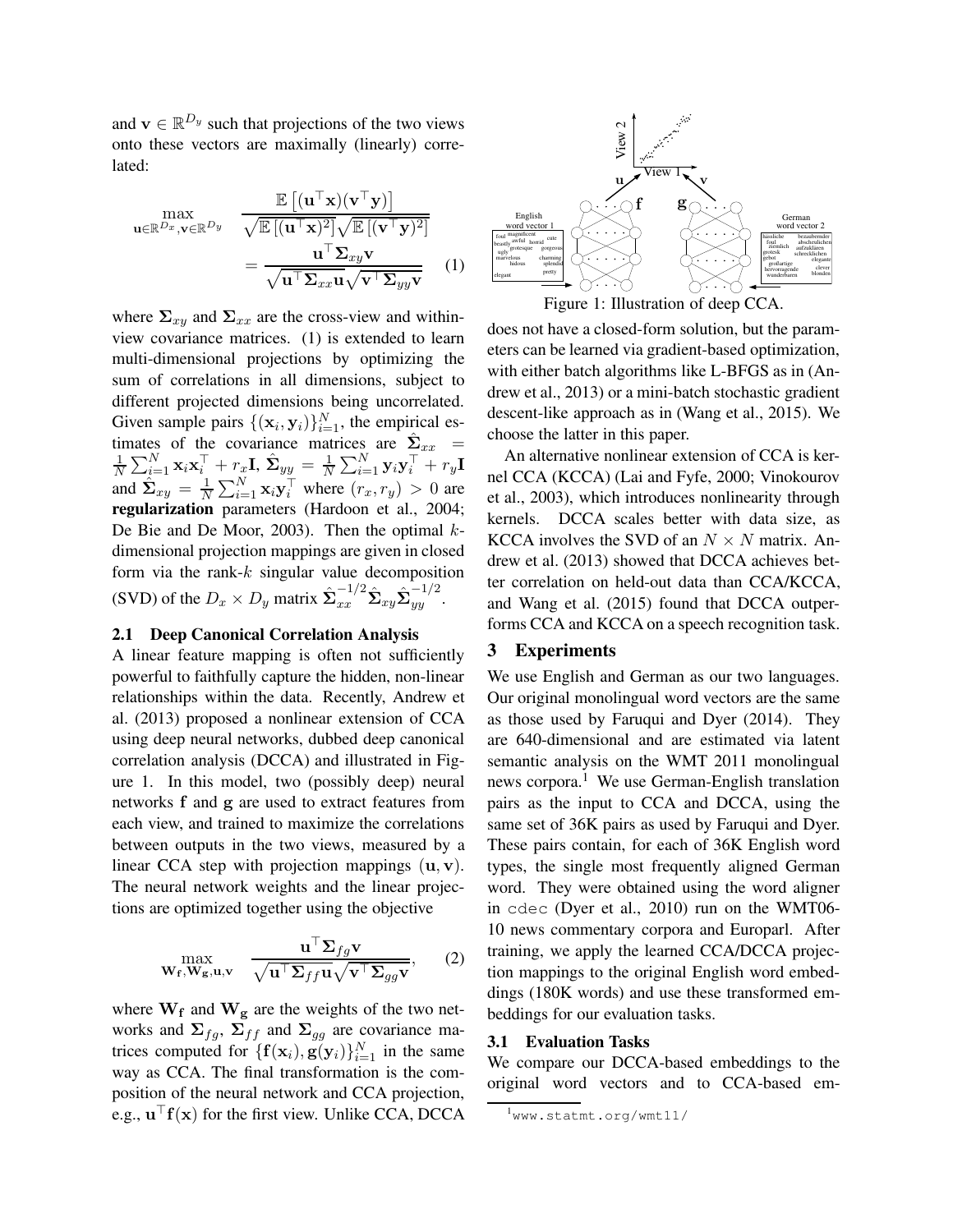beddings on several tasks. We use WordSim-353 (Finkelstein et al., 2001), which contains 353 English word pairs with human similarity ratings. It is divided into WS-SIM and WS-REL by Agirre et al. (2009) to measure similarity and relatedness. We also use SimLex-999 (Hill et al., 2014), a new similarity-focused dataset consisting of 666 noun pairs, 222 verb pairs, and 111 adjective pairs. Finally, we use the bigram similarity dataset from Mitchell and Lapata (2010) which has 3 subsets, adjective-noun (AN), noun-noun (NN), and verbobject (VN), and dev and test sets for each. For the bigram task, we simply add the word vectors output by CCA or DCCA to get bigram vectors.<sup>2</sup>

All task datasets contain pairs with human similarity ratings. To evaluate embeddings, we compute cosine similarity between the two vectors in each pair, order the pairs by similarity, and compute Spearman's correlation  $(\rho)$  between the model's ranking and human ranking.

## 3.2 Training

We normalize the 36K training pair vectors to unit norm (as also done by Faruqui and Dyer). We then remove the per-dimension mean and standard deviation of this set of training pairs, as is typically done in neural network training (LeCun et al., 1998). We do the same to the original 180K English word vectors (normalize to unit norm, remove the mean/standard deviation of the size-36K training set), then apply our CCA/DCCA mappings to these 180K vectors. The resulting 180K vectors are further normalized to zero mean before cosine similarities between test pairs are computed, as also done by Faruqui and Dyer.

For both CCA and DCCA, we tune the output dimensionality among factors in  $\{0.2, 0.4, 0.6, 0.8, 1.0\}$  of the original embedding dimension (640), and regularization  $(r_x, r_y)$ from  $\{10^{-6}, 10^{-5}, 10^{-4}, 10^{-3}\}$ , based on the 7 tuning tasks discussed below.

For DCCA, we use standard deep neural networks with rectified linear units and tune the depth (1 to 4 hidden layers) and layer widths (in {128, 256, 512, 1024, 2048, 4096}) separately for each language. For optimization, we use stochastic

gradient descent (SGD) as described by Wang et al. (2015). We tune SGD hyperparameters on a small grid, choosing a mini-batch size of 3000, learning rate of 0.0001, and momentum of 0.99.

#### 3.3 Tuning

Our main results are based on tuning hyperparameters (of CCA/DCCA) on 7 word similarity tasks. $3$ We perform additional experiments in which we tune on the development sets for the bigram tasks. We set aside WS-353, SimLex-999, and the test sets of the bigram tasks as held-out test sets. We consider two tuning criteria:

BestAvg: Choose the hyperparameters with the best average performance across the 7 tuning tasks. This is the only tuning criterion used for CCA.

MostBeat: For DCCA, choose the hyperparameters that beat the best CCA embeddings on a maximum number of the 7 tasks; to break ties here, choose the hyperparameters with the best average performance. The idea is that we want to find a setting that generalizes to many tasks.

We also consider simple ensembles by averaging the cosine similarities from the three best settings under each of these two criteria.

### 3.4 Results

Table 1 shows our main results on the word and bigram similarity tasks. All values are Spearman's correlation  $(\rho)$ . We show the original word vector results, the best-tuned CCA setting (CCA-1), the ensemble of the top-3 CCA settings (CCA-Ens), and the same for DCCA (with both tuning criteria). The DCCA results show an overall improvement on most tasks over linear CCA (all of the shaded DCCA results are better than all corresponding CCA results).

Each of our tuning criteria for DCCA performs well, and almost always better than CCA. BestAvg is better on some tasks while MostBeat is better on others; we report both here to bring attention to and promote discussion about the effects of tuning methods when learning representations in the absence of supervision or in-domain tuning data.

In Table 2, we report additional bigram similarity results obtained by tuning on the dev sets of the bi-

<sup>&</sup>lt;sup>2</sup>We also tried multiplication but it performed worse. In future work, we will directly train on bigram translation pairs.

 ${}^{3}$ RG-65 (Rubenstein and Goodenough, 1965), MC-30 (Miller and Charles, 1991), MTurk-287 (Radinsky et al., 2011), MTurk-771, MEN (Bruni et al., 2014), Rare Word (Luong et al., 2013), and YP-130 (Yang and Powers, 2006).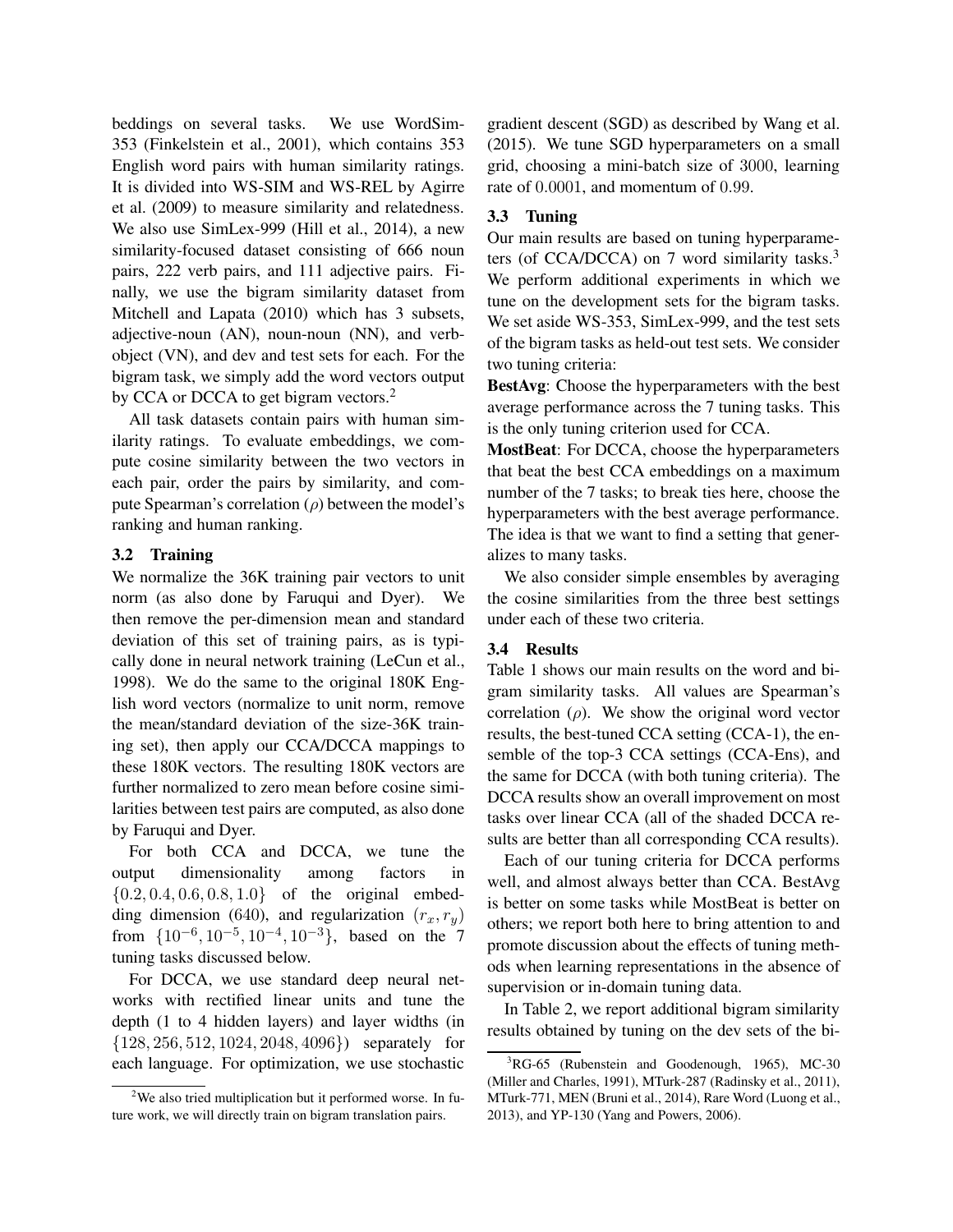| Embeddings            | WS-353 | WS-SIM | WS-REL | SL-999 | AN   | NΝ   | VN   | Avg  | Dim |
|-----------------------|--------|--------|--------|--------|------|------|------|------|-----|
| Original              | 46.7   | 56.3   | 36.6   | 26.5   | 26.5 | 38.1 | 34.1 | 32.9 | 640 |
| $CCA-1$               | 67.2   | 73.0   | 63.4   | 40.7   | 42.4 | 48.1 | 37.4 | 42.6 | 384 |
| <b>CCA-Ens</b>        | 67.5   | 73.1   | 63.7   | 40.4   | 42.0 | 48.2 | 37.8 | 42.7 | 384 |
| $DCCA-1$ (BestAvg)    | 69.6   | 73.9   | 65.6   | 38.9   | 35.0 | 40.9 | 41.3 | 39.1 | 128 |
| $DCCA$ -Ens (BestAvg) | 70.8   | 75.2   | 67.3   | 41.7   | 42.4 | 45.7 | 40.1 | 42.7 | 128 |
| DCCA-1 (MostBeat)     | 68.6   | 73.5   | 65.7   | 42.3   | 44.4 | 44.7 | 36.7 | 41.9 | 384 |
| DCCA-Ens (MostBeat)   | 69.9   | 74.4   | 66.7   | 42.3   | 43.7 | 47.4 | 38.8 | 43.3 | 384 |

Table 1: Main results on word and bigram similarity tasks, tuned on 7 development tasks (see text for details). Shading indicates a result that matches or improves the best linear CCA result; boldface indicates the best result in a given column. See Section 3.4 for discussion on NN results.

| Embeddings $\parallel$ AN |                       | NΝ | VN.       |      |
|---------------------------|-----------------------|----|-----------|------|
| CCA                       | 42.4                  |    | 48.1 37.4 | 42.6 |
| Deep CCA                  | $\parallel$ 45.5 47.1 |    | 45.1      | 45.9 |

Table 2: Bigram results, tuned on bigram dev sets.

gram tasks themselves (as provided by Mitchell and Lapata), since the 7 tuning tasks are not particularly related to the bigram test sets. We see that DCCA can achieve even stronger improvements over CCA and overall using these related dev sets.

We note that the performance on the NN task does not improve. The typical variance of annotator scores for each bigram pair was larger for the NN dataset than for the other bigram datasets, suggesting noisier annotations. Also, we found that the NN annotations often reflected topical relatedness rather than functional similarity, e.g., *television set* and *television programme* are among the most similar noun-noun bigrams. We expect that multilingual information would help embeddings to more closely reflect functional similarity.

For DCCA, we found that the best-performing networks were typically asymmetric, with 1 to 2 layers on the English side and 2 to 4 on the German side. The best network structure on the bigram VN development set is 640-128-128 for the English view and 640-128-512-128 for the German view, with a final CCA projection layer with dimensionality 128 for each language.

#### 4 Discussion

Normalization and Evaluation We note that the cosine similarity (and thus Spearman's  $\rho$ ) between a pair of words is not invariant to the series of simple (affine) transformations done by the normalizations in our procedure. For their baseline, Faruqui and Dyer (2014) did not remove the standard deviation

| better with DCCA |            | worse with DCCA |           |  |  |
|------------------|------------|-----------------|-----------|--|--|
| arrive           | come       | author          | creator   |  |  |
| locate           | find       | leader          | manager   |  |  |
| way              | manner     | buddy           | companion |  |  |
| recent           | new        | crowd           | bunch     |  |  |
| take             | obtain     | achieve         | succeed   |  |  |
| boundary         | border     | attention       | interest  |  |  |
| win              | accomplish | join            | add       |  |  |
| contemplate      | think      | mood            | emotion   |  |  |

Table 3: Highly-similar pairs in SimLex-999 that improved/degraded the most under DCCA. Pairs are sorted in decreasing order according to the amount of improvement/degradation.

of the 36K training set for the 180K English vocabulary during testing. We have accidentally found that this normalization step alone greatly improves the performance of the original vectors.

For example, the WS-353 correlation improves from 46.7 to 67.1, essentially matching the linear CCA correlations, though DCCA still outperforms them both. This indicates that the cosine similarity is not stable, and it is likely better to learn a distance/similarity function (using labeled tuning data) atop the learned features such that similarities between selected pairs will match the human similarities, or such that the rankings will match.

Error Analysis We analyze high-similarity word pairs that change the most with DCCA, as compared to both linear CCA and the original vectors.

For a word pair w, we use  $r(w)$  to refer to its similarity rank, subscripting it whether it is computed according to human ratings  $(r_h)$  or if based on cosine similarity via the original vectors  $(r<sub>o</sub>)$ , CCA-1  $(r_c)$ , or DCCA-1 MostBeat  $(r_d)$ . We define  $\delta_a(w) = |r_a(w) - r_h(w)|$  and compute  $\Delta(w) =$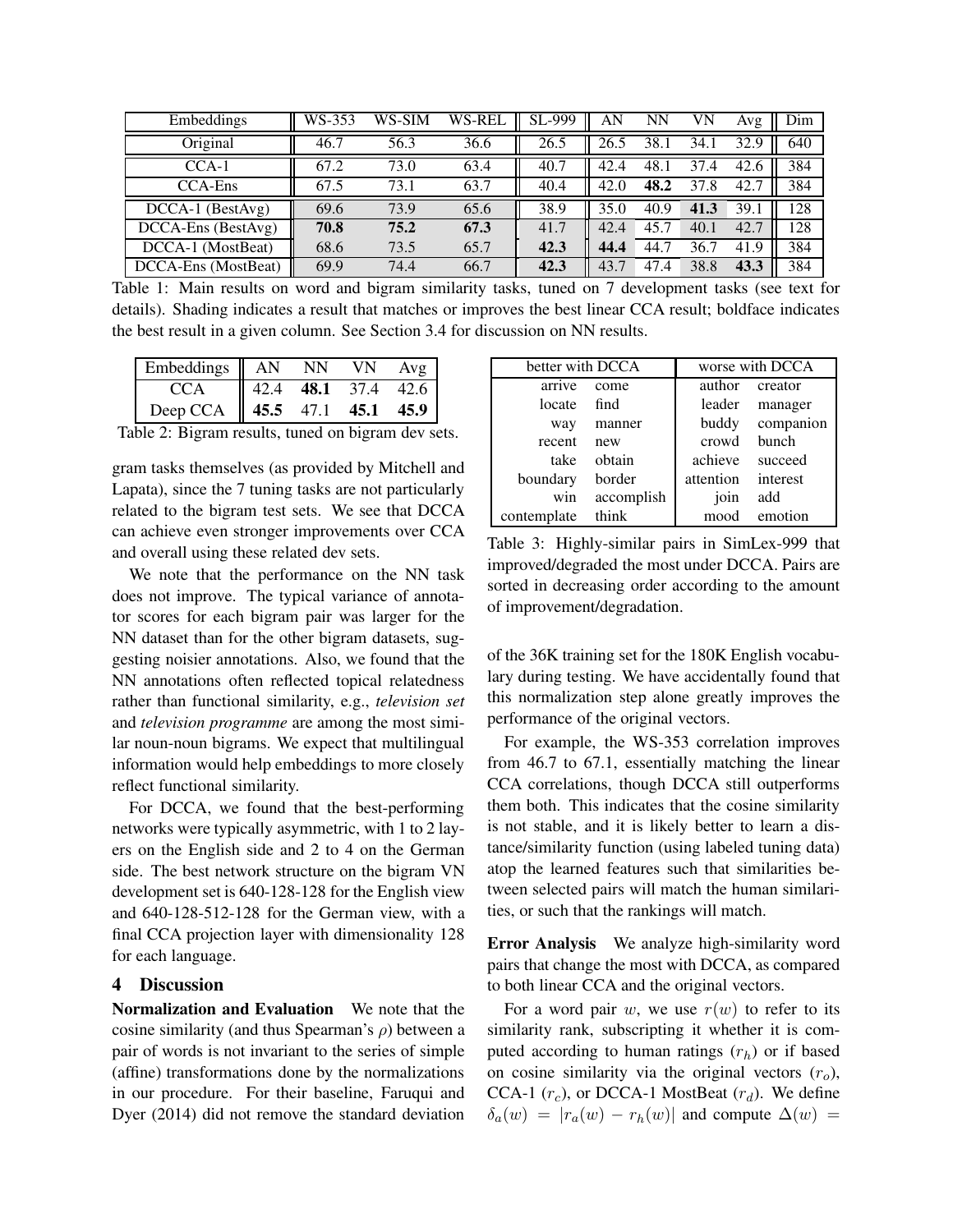

Figure 2: t-SNE visualization of synonyms (green) and antonyms (red, capitalized) of *dangerous*.

 $\delta_d(w) - (\delta_c(w) + \delta_o(w))$ . If  $\Delta(w) < 0$ , then word pair  $w$  was closer to the human ranking using DCCA. Table 3 shows word pairs from SimLex-999 with high human similarity ratings ( $> 7$  out of 10); column 1 shows pairs with smallest  $\Delta$  values, and column 2 shows pairs with largest  $\Delta$  values.

Among pairs in column 1, many contain words with several senses. Using bilingual information is likely to focus on the most frequent sense in the bitext, due to our use of the most frequently-aligned German word in each training pair. By contrast, using only monolingual context is expected to find an embedding that blends the contextual information across all word senses.

Several pairs from column 2 show hypernym rather than paraphrase relationships, e.g., *authorcreator* and *leader-manager*. Though these pairs are rated as highly similar by annotators, linear CCA made them less similar than the original vectors, and DCCA made them less similar still. This matches our intuition that bilingual information should encourage paraphrase-like similarity and thereby discourage the similarity of hypernym-hyponym pairs.

Visualizations We visualized several synonymantonym word lists and often found that DCCA more cleanly separated synonyms from antonyms than CCA or the original vectors. An example of the clearest improvement is shown in Fig. 2.

## 5 Related work

Previous work has successfully used translational context for word representations (Diab and Resnik, 2002; Zhao et al., 2005; Täckström et al., 2012; Bansal et al., 2012; Faruqui and Dyer, 2014), including via hand-designed vector space models (Peirsman and Padó, 2010; Sumita, 2000) or via unsupervised LDA and LSA (Boyd-Graber and Blei, 2009; Zhao and Xing, 2006).

There have been other recent deep learning approaches to bilingual representations, e.g., based on a joint monolingual and bilingual objective (Zou et al., 2013). There has also been recent interest in learning bilingual representations without using word alignments (Chandar et al., 2014; Gouws et al., 2014; Kočiskỳ et al., 2014; Vulic and Moens, 2013).

This research is also related to early examples of learning bilingual lexicons using monolingual corpora (Koehn and Knight, 2002; Haghighi et al., 2008); the latter used CCA to find matched word pairs. Irvine and Callison-Burch (2013) used a supervised learning method with multiple monolingual signals. Finally, other work on CCA and spectral methods has been used in the context of other types of views (Collobert and Weston, 2008; Dhillon et al., 2011; Klementiev et al., 2012; Chang et al., 2013).

## 6 Conclusion

We have demonstrated how bilingual information can be incorporated into word embeddings via deep canonical correlation analysis (DCCA). The DCCA embeddings consistently outperform linear CCA embeddings on word and bigram similarity tasks. Future work could compare DCCA to other nonlinear approaches discussed in §5, compare different languages as multiview context, and extend to aligned phrase pairs, and to unaligned data.

# Acknowledgments

We are grateful to Manaal Faruqui for sharing resources, and to Chris Dyer, David Sontag, Lyle Ungar, and anonymous reviewers for helpful input.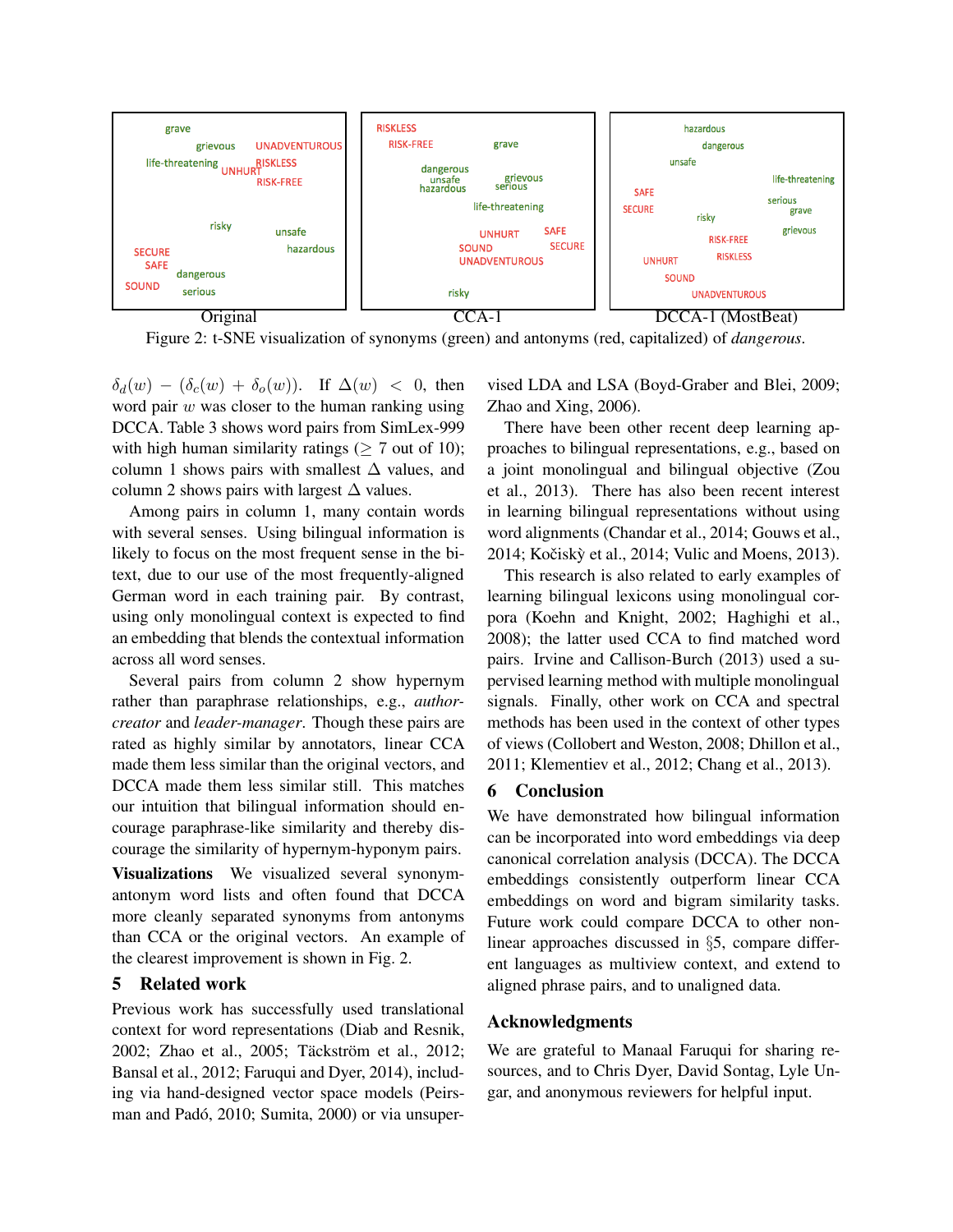#### References

- Eneko Agirre, Enrique Alfonseca, Keith Hall, Jana Kravalova, Marius Pacsca, and Aitor Soroa. 2009. A study on similarity and relatedness using distributional and wordnet-based approaches. In *Proceedings of HLT-NAACL*.
- Galen Andrew, Raman Arora, Jeff Bilmes, and Karen Livescu. 2013. Deep canonical correlation analysis. In *Proceedings of ICML*.
- Mohit Bansal, John DeNero, and Dekang Lin. 2012. Unsupervised translation sense clustering. In *Proceedings of NAACL-HLT*.
- M. Bansal, K. Gimpel, and K. Livescu. 2014. Tailoring continuous word representations for dependency parsing. In *Proceedings of ACL*.
- Yoshua Bengio, Réjean Ducharme, Pascal Vincent, and Christian Janvin. 2003. A neural probabilistic language model. *JMLR*, 3:1137–1155, March.
- Jordan Boyd-Graber and David M Blei. 2009. Multilingual topic models for unaligned text. In *Proceedings of UAI*.
- Elia Bruni, Nam-Khanh Tran, and Marco Baroni. 2014. Multimodal distributional semantics. *J. Artif. Intell. Res.(JAIR)*, 49:1–47.
- Sarath Chandar, Stanislas Lauly, Hugo Larochelle, Mitesh Khapra, Balaraman Ravindran, Vikas Raykar, and Amrita Saha. 2014. An autoencoder approach to learning bilingual word representations. In *Proceeddings of NIPS*.
- Kai-Wei Chang, Wen-tau Yih, and Christopher Meek. 2013. Multi-relational latent semantic analysis. In *Proceedings of EMNLP*.
- Ronan Collobert and Jason Weston. 2008. A unified architecture for natural language processing: Deep neural networks with multitask learning. In *Proceedings of ICML*.
- Tijl De Bie and Bart De Moor. 2003. On the regularization of canonical correlation analysis. *Int. Sympos. ICA and BSS*, pages 785–790.
- Scott C. Deerwester, Susan T. Dumais, Thomas K. Landauer, George W. Furnas, and Richard A. Harshman. 1990. Indexing by latent semantic analysis. *JASIS*, 41(6):391–407.
- Paramveer Dhillon, Dean P. Foster, and Lyle H. Ungar. 2011. Multi-view learning of word embeddings via CCA. In *Proceedings of NIPS*.
- Mona Diab and Philip Resnik. 2002. An unsupervised method for word sense tagging using parallel corpora. In *Proceedings of ACL*.
- C. Dyer, A. Lopez, J. Ganitkevitch, J. Weese, F. Ture, P. Blunsom, H. Setiawan, V. Eidelman, and P. Resnik. 2010. cdec: A decoder, alignment, and learning

framework for finite-state and context-free translation models. In *Proceedings of ACL*.

- Manaal Faruqui and Chris Dyer. 2014. Improving vector space word representations using multilingual correlation. In *Proceedings of EACL*.
- Lev Finkelstein, Evgeniy Gabrilovich, Yossi Matias, Ehud Rivlin, Zach Solan, Gadi Wolfman, and Eytan Ruppin. 2001. Placing search in context: The concept revisited. In *Proceedings of WWW*.
- Stephan Gouws, Yoshua Bengio, and Greg Corrado. 2014. Bilbowa: Fast bilingual distributed representations without word alignments. *arXiv preprint arXiv:1410.2455*.
- Aria Haghighi, Percy Liang, Taylor Berg-Kirkpatrick, and Dan Klein. 2008. Learning bilingual lexicons from monolingual corpora. In *Proceedings of ACL*.
- David R. Hardoon, Sandor Szedmak, and John Shawe-Taylor. 2004. Canonical correlation analysis: An overview with application to learning methods. *Neural Computation*, 16(12):2639–2664, December.
- Felix Hill, Roi Reichart, and Anna Korhonen. 2014. Simlex-999: Evaluating semantic models with (genuine) similarity estimation. *arXiv preprint arXiv:1408.3456*.
- Harold Hotelling. 1936. Relations between two sets of variates. *Biometrika*, 28(3/4):321–377, December.
- Fei Huang, Arun Ahuja, Doug Downey, Yi Yang, Yuhong Guo, and Alexander Yates. 2014. Learning representations for weakly supervised natural language processing tasks. *Computational Linguistics*, 40(1).
- Ann Irvine and Chris Callison-Burch. 2013. Supervised bilingual lexicon induction with multiple monolingual signals. In *Proceedings of HLT-NAACL*, pages 518– 523.
- Alexandre Klementiev, Ivan Titov, and Binod Bhattarai. 2012. Inducing crosslingual distributed representations of words.
- Tomáš Kočiskỳ, Karl Moritz Hermann, and Phil Blunsom. 2014. Learning bilingual word representations by marginalizing alignments. *arXiv preprint arXiv:1405.0947*.
- Philipp Koehn and Kevin Knight. 2002. Learning a translation lexicon from monolingual corpora. In *Proceedings of the ACL Workshop on Unsupervised Lexical Acquisition*.
- Terry Koo, Xavier Carreras, and Michael Collins. 2008. Simple semi-supervised dependency parsing. In *Proceedings of ACL*.
- P. L. Lai and C. Fyfe. 2000. Kernel and nonlinear canonical correlation analysis. *Int. J. Neural Syst.*, 10(5):365–377, October.
- Yann LeCun, Leon Bottou, Genevieve B. Orr, and Klaus-Robert Müller. 1998. Efficient backprop. volume